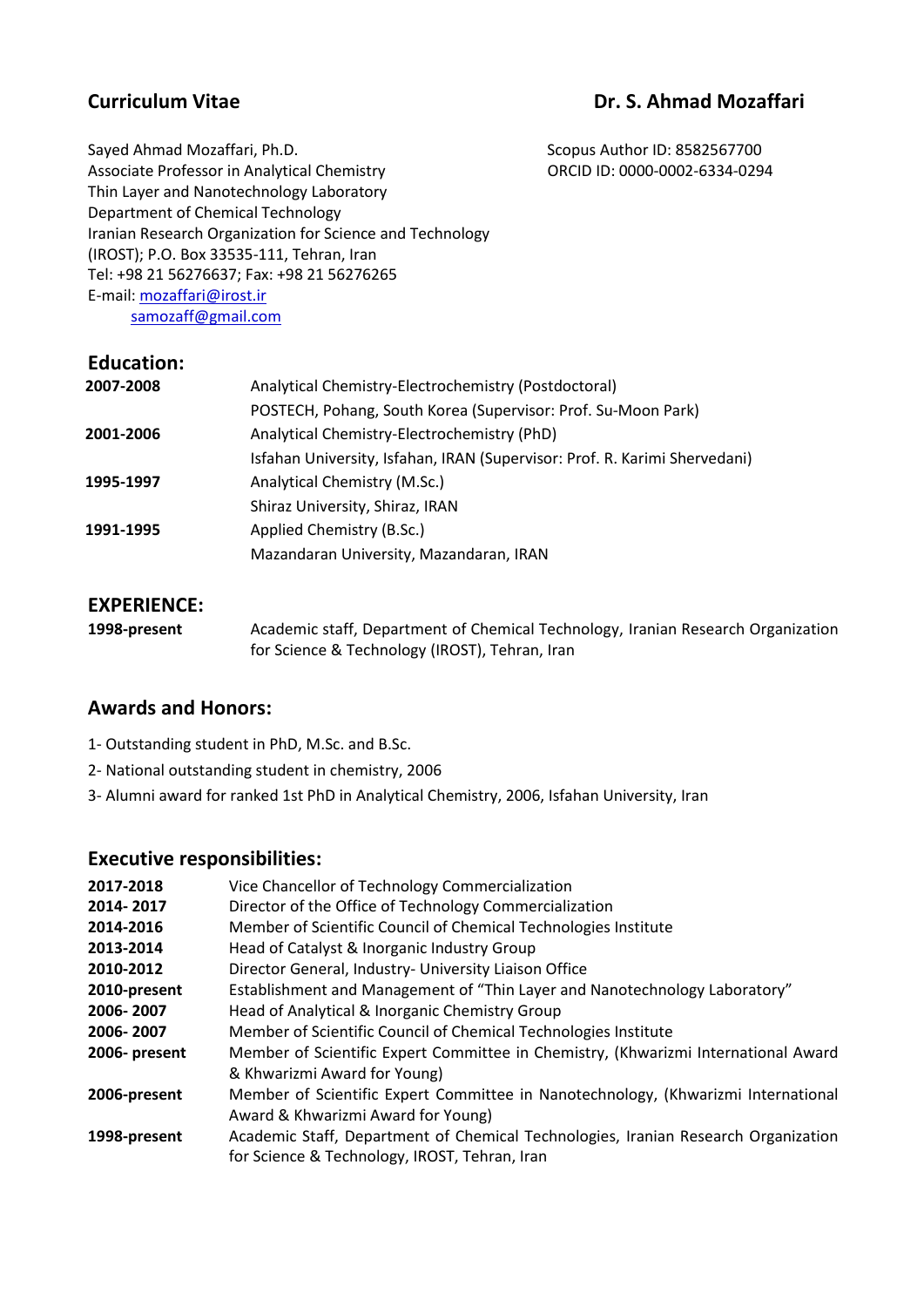## **Journal Papers:**

- **2021 S. A. Mozaffari**, S. H. Mahmoudi, Z. Norouzi, "Hierarchical NiO@Ni(OH)<sup>2</sup> Nanoarrays as High-Performance Supercapacitor Electrode Material", *Electrochimica Acta* 368 (**2021**) 137633.
- **2021** M. S. Sowmehesaraee, M. Ranjbar, M. Abedi, **S. A. Mozaffari**, "Fabrication of lead iodide perovskite solar cells by incorporating zirconium, indium and zinc metal-organic frameworks", *Solar Energy* 214 (**2021**) 138-148.
- **2021** E. Kouhestanian, M. Ranjbar, **S. A. Mozaffari**, H. Salaramoli, "Investigating the Effects of Thickness on the Performance of ZnO-Based DSSC", *Progress in Color, Colorants and Coatings* 14 (**2021**), 101-112.
- **2020** M. Alizadeh, P. Aberoomand Azar, **S. A. Mozaffari**, H. Karimi-Maleh and A.-M. Tamaddon, "A DNA Based Biosensor Amplified With ZIF-8/Ionic Liquid Composite for Determination of Mitoxantrone Anticancer Drug: An Experimental/Docking Investigation", *Frontiers in Chemistry Supramolecular Chemistry* 8 (**2020**) article 00814.
- **2020** M. Alizadeh, P. Aberoomand Azar, **S. A. Mozaffari**, H. Karimi-Maleh and A.-M. Tamaddon, "Evaluation of Pt,Pd-Doped, NiO-Decorated, Single-Wall Carbon Nanotube-Ionic Liquid Carbon Paste Chemically Modified Electrode: An Ultrasensitive Anticancer Drug Sensor for the Determination of Daunorubicin in the Presence of Tamoxifen", *Frontiers in Chemistry (Electrochemistry)*, 8 (**2020**) article 00677.
- **2020** E. Kouhestanian, **S. A. Mozaffari**, M. Ranjbar, H. Salaramoli, "Enhancing the electron transfer process of TiO2 based DSSC using DC magnetron sputtered ZnO as an efficient alternative for blocking layer", *Organic Electronics*, 86 (**2021**), 105915.
- **2020** P. Naderi Asrami, P . Aberoomand Azar, M. Saber Tehrani, **S. A. Mozaffari**," Glucose Oxidase/Nano-ZnO/Thin Film Deposit FTO as an Innovative Clinical Transducer: A Sensitive Glucose Biosensor", *Frontiers in Chemistry* 8 (**2020**) article 00503.
- **2020** M. Ershadi, M. Javanbakht, **S. A. Mozaffari**, D. Brandell, M. T. Lee, B. Zahiri, "Preparing graphene-based anodes with enhanced electrochemical performance for lithium-ion batteries", *Ionics* 26 (**2020**) 4877–4895.
- **2020** M. Ershadi, M. Javanbakht, **S. A. Mozaffari**, D. Brandell, M. T. Lee, B. Zahiri, "Facile stitching of graphene oxide nanosheets with ethylenediamine as three dimensional anode material for lithium-ion battery", *Journal of Alloys and Compounds* 818 (**2020**) 152912.
- **2019** S. Behboudi-Khiavi, M. Javanbakht, **S. A. Mozaffari**, M. Ghaemi, "Controllable Pulse Reverse Electrodeposition of Mesoporous LixMnO Nano/Microstructures with Enhanced Electrochemical Performance for Li-Ion Storage", *ACS Applied Materials & Interfaces* 11 (**2019**) 21552−21566.
- **2018** K. Ghayedi Karimi, **S. A. Mozaffari**, M. Ebrahimi, "Spin-coated ZnO–graphene nanostructure thin film as a promising matrix for urease immobilization of impedimetric urea biosensor", *Journal of The Chinese Chemical Society* 65 (**2018**) 1379–1388.
- **2018** P. Naderi Asrami, **S. A. Mozaffari**, M. Saber Tehrani, P. Aberoomand Azar, "A novel impedimetric glucose biosensor based on immobilized glucose oxidase on a CuO-Chitosan nanobiocomposite modified FTO electrode", *International Journal of Biological Macromolecules* 118 (**2018**) 649–660.
- 2018 M. R. Moharamzadeh, H. Salar Amoli, R. Rahmanian, S. A. Mozaffari, "Cu<sup>2+</sup>-doped ITO as a Novel Efficient, Transparent, and Fast-Response Transducer for Ammonia Sensing", *Journal of The Chinese Chemical Society* 65 (**2018**) 735–742.
- **2018** K. Ghayedi Karimi, M. Ebrahimi, **S. A. Mozaffari**, "ZnO-carbon Active Nanostructured Thin Film Fabrication by Spin Coating Technique for Enzymatic Urea Biosensing", *Journal of New Materials for Electrochemical Systems* 21 (**2018**) 081-089.
- **2018** M. Moharamzadeh, H. Salar Amoli, **S. A. Mozaffari**, "Fabrication of ultra-fast humidity ZITO nanoporous sensor by sol–gel technique for dynamic situation and human breath", *Journal of Sol-Gel Science and Technology* 85 (**2018**) 596–609.
- **2018** S. Behboudi-Khiavi, M. Javanbakht, **S. A. Mozaffari**, M. Ghaemi, "Facile pulse elecrodeposition of LixMnO<sup>2</sup> nanostructures as high performance cathode materials for lithium ion battery", *Electrochimica Acta* 261 (**2018**) 491- 502.
- **2018** R. Rahmanian, **S. A. Mozaffari**, H. Salar Amoli, M. Abedi, "Development of sensitive impedimetric urea biosensor using DC sputtered Nano-ZnO on TiO<sup>2</sup> thin film as a novel hierarchical nanostructure transducer", *Sensors and Actuators B* 256 (**2018**) 760–774.
- **2017** M. H. Salmani, M. Abedi, **S. A. Mozaffari**, H. A. Sadeghian "Modification of pomegranate waste with iron ions a green composite for removal of Pb from aqueous solution: equilibrium, thermodynamic and kinetic studies", *AMB Expr* 7 (**2017**) 225.
- **2017** M. Khalili, M. Abedi, H. Salar Amoli, **S. A. Mozaffari**, "Comparison of chitosan and chitosan nanoparticles on the performance and charge recombination of water-based gel electrolyte in dye sensitized solar cells", *Carbohydrate Polymers* 175 (**2017**) 1–6.
- **2017** P. Naderi Asrami, M. Saber Tehrani, P. Aberoomand Azar, **S. A. Mozaffari**, "Impedimetric glucose biosensor based on nanostructure nickel oxide transducer fabricated by reactive RF magnetron sputtering system", *Journal of Electroanalytical Chemistry* 801 (**2017**) 258–266.
- **2017** S. Behboudi-Khiavi, M. Javanbakht, **S. A. Mozaffari**, M. Ghaemi, "Synthesis of mesoporous LixMnO as a cathode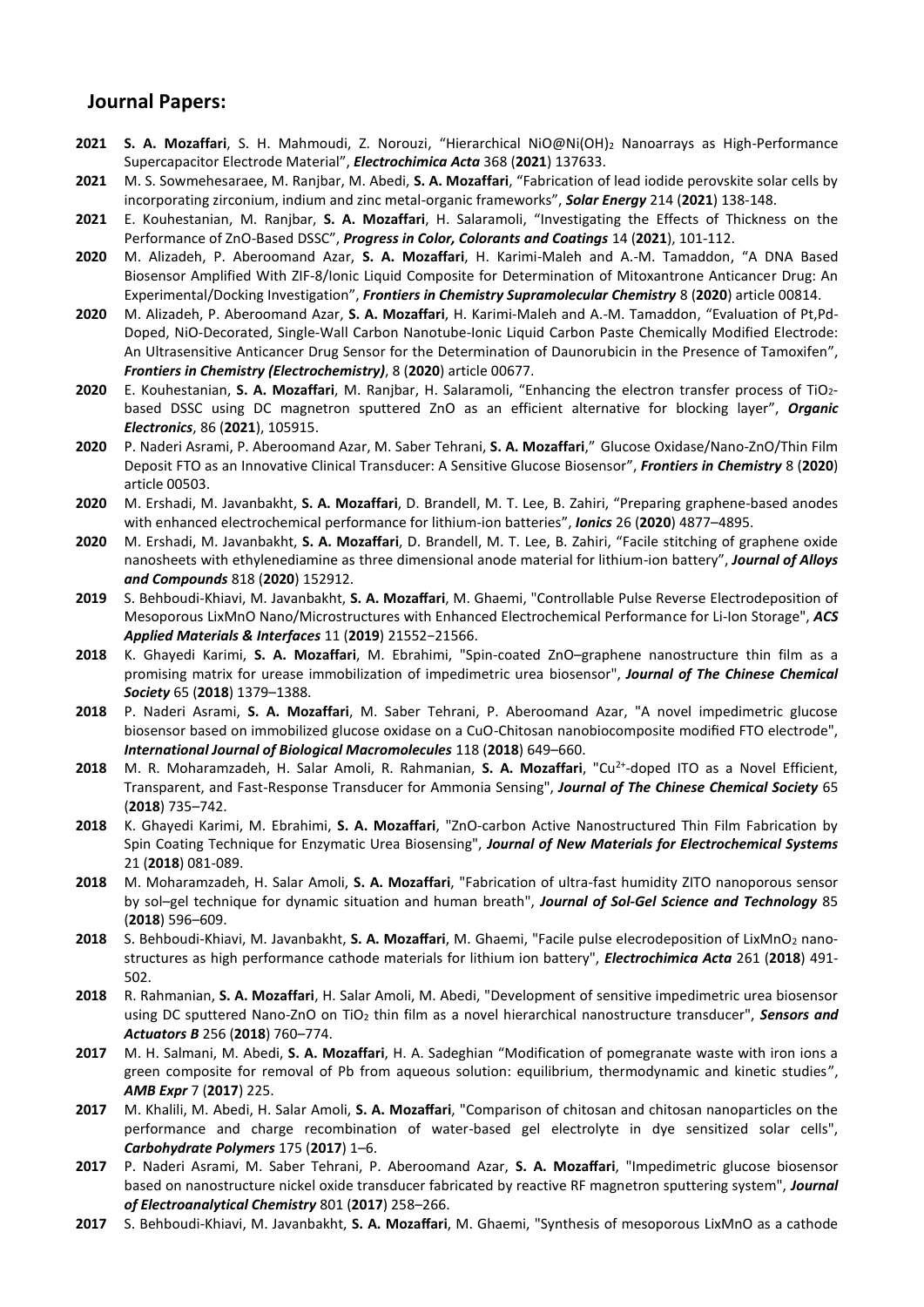material of Lithium ion battery via one-pot galvanostatic electrodeposition method", *Journal of Electroanalytical Chemistry* 801 (**2017**) 224–234.

- **2017** E. Lohrasbi, M. Javanbakht, **S. A. Mozaffari**, "Effect of atomic composition on the compressive strain and electrocatalytic activity of PtCoFe/sulfonated graphene", *Applied Surface Science* 407 (**2017**) 236–245.
- **2016** M. Abbasian, M. Balali-Mood, **S. A. Mozaffari**, H. Salar Amoli, "Solid-phase microextraction of ultra-trace amounts of tramadol from human urine by using a carbon nanotube/flower-shaped zinc oxide hollow fiber", *Journal of Separation Science* 39 (**2016**) 4449–4457.
- **2016** E. Lohrasbi, M. Javanbakht, **S. A. Mozaffari**, "Synthesis of Graphene-Supported PtCoFe Alloy with Different Thermal Treatment Procedures as Highly Active Oxygen Reduction Reaction Electrocatalysts for Proton Exchange Membrane Fuel Cells", *Industrial and Engineering Chemistry Research* 55 (34), (**2016**) 9154–9163.
- **2016** E. Lohrasbi, M. Javanbakht, S. A. Mozaffari, "Glycerol stabilized Borohydride Synthesis of the PtFeCo/Gr Electrocatalysts for Oxygen Reduction Reaction in Proton Exchange Membrane Fuel Cells", *International Journal of Advanced Biotechnology and Research (IJBR)* 7 (**2016**) 1209-1217.
- **2016** E. Kouhestanian, **S. A. Mozaffari**, M. Ranjbar, H. Salar Amoli, M. H. Armanmehr, "Electrodeposited ZnO thin film as an efficient alternative blocking layer for TiCl4 pre-treatment in TiO2-based dye sensitized solar cells", *Superlattices and Microstructures* 96 (**2016**) 82-94.
- **2016** M. Ranjbar, **S. A. Mozaffari**, E. Kouhestanian, H. Salar Amoli, "Sonochemical synthesis and characterization of a Zn(II) supramolecule, bis(2,6 diaminopyridinium)bis(pyridine-2,6-dicarboxylato) zincate(II), as a novel precursor for the ZnO-based dye sensitizer solar cell", *Journal of Photochemistry and Photobiology A: Chemistry* 321 (**2016**) 110–121.
- **2016** M. Abedi, M. H. Salmani, **S. A. Mozaffari,** "Adsorption of Cd ions from aqueous solutions by iron modified pomegranate peel carbons: kinetic and thermodynamic studies" *International Journal of Environmental Science and Technology*, 13(8) (2016) 2045–2056.
- **2016** M. H. Salmani, M. Abedi, **S. A. Mozaffari**, "Adsorption Efficiency of Iron Modified Carbons for Removal of Pb(II) Ions from Aqueous Solution", *Journal of Community Health Research*, 5(2) (2016) 140-148.
- **2016** M. H. Salmani, M. Abedi, **S. A. Mozaffari**, "Evaluation of factor affecting adsorption of Pb(II) by iron modified pomegranate peel carbons using factorial design", *Journal of Chemical and Pharmaceutical Research*, 8 (2016) 40-45.
- **2016** R. Rahmanian, **S. A. Mozaffari**, "Urea biosensor based on urease immobilization in nanostructured ZnO thin film", *Journal of Iranian Electrochemical Society (JIES) 1 (2016) 51-57*.
- **2015** M. Javanbakht, E. Lohrasbi, **S. A. Mozaffari**, "Synthesis of Supported Pt Alloy three-Dimensional Rhombus Shapes Nanoparticles for Oxygen Reduction Reaction", *Iranian Journal of Hydrogen & Fuel Cell* 2 (**2015**) 121-130.
- **2015 S. A. Mozaffari**, H. Salar Amoli, S. Simorgh, R. Rahmanian, "Impedimetric Thiourea Sensing in Copper Electrorefining Bath based on DC Magnetron Sputtered Nanosilver as Highly Uniform Transducer", *Electrochimica Acta* 184 **(2015)** 475–482.
- **2015** M. Bagherzadeh, **S. A. Mozaffari**, M. Momeni, "Fabrication and Electrochemical Characterization of Dopamine Sensing Electrode Based on Modified Graphene Nanosheets**"**, *Analytical Methods*, 7 (2015) 9317-9323.
- **2015** H. Salar Amoli, H. Amanidaz, **S. A. Mozaffari**, M. R. Moharamzadeh, A. Abdous, "Opto-electronic properties of carbon nanotube doped ITO electrode using ArF excimer laser annealing", *Int. J. Nanoelectronics and Materials* **8** (**2015**) 83-90.
- **2015** R. Rahmanian, **S. A. Mozaffari**, M. Abedi, "Disposable urea biosensor based on nanoporous ZnO film fabricated from omissible polymeric substrate", *Materials Science and Engineering C* 57 (**2015**) 387–396.
- **2015 S. A. Mozaffari**, M. Ranjbar, E. Kouhestanian, H. Salar Amoli, M. H. Armanmehr, "An investigation on the effect of electrodeposited nanostructured ZnO on the electron transfer process efficiency of TiO<sup>2</sup> based DSSC", *Materials Science in Semiconductor Processing* 40 (**2015**) 285–292.
- **2015 S. A. Mozaffari**, M. Saeidi, R. Rahmanian, "Photoelectric characterization of fabricated dye-sensitized solar cell using dye extracted from red Siahkooti fruit as natural sensitizer", *Spectrochimica Acta Part A*: Molecular and Biomolecular Spectroscopy 142 **(2015)** 226-231.
- **2015** R. Rahmanian, **S. A. Mozaffari**, **"**Electrochemical fabrication of ZnO-polyvinyl alcohol nanostructured hybrid film for application to urea biosensor", *Sensors and Actuators B* 207 **(2015)** 772-781.
- **2014 S. A. Mozaffari**, R. Rahmanian, M. Abedi, H. Salar Amoli, "Urea impedimetric biosensor based on reactive RF magnetron sputtered zinc oxide nanoporous transducer" *Electrochimica* **Acta** 146 **(2014)** 538-547.
- **2014** M.H. Salmani, M. Vakili, M. Abedi, **S. A. Mozaffari**, **"**Serum levels of Magnesium, Copper and Zinc in Young Couples", *International Journal of Food Science, Nutrition and Dietetics* 3:102 (**2014**).
- **2013** H. Salar Amoli, H. Amani, **Mozaffari**, **"**Deposition of ITO nanopowder layers on flexible substrate by spin coating using pulsed Nd-Yag laser for crystallization and bonding", *Journal of Russian Laser Research* 34 **(2013)**581-585.
- **2013** M. Mazloum Ardakani, A. Dehghan Manshadi, **S. A. Mozaffari**, H. Azizi, "Using electrochemical impedance spectroscopy of salicylate anion selective electrode: simulation for behavior of electrode", *Iranian Journal of Mathematical Chemistry*, 4 **(2013)** 41-57.
- **2011** A. Ashori, H. Kiani, **S. A. Mozaffari**, "Mechanical Properties of Reinforced PVC Composites: Effect of Filler Form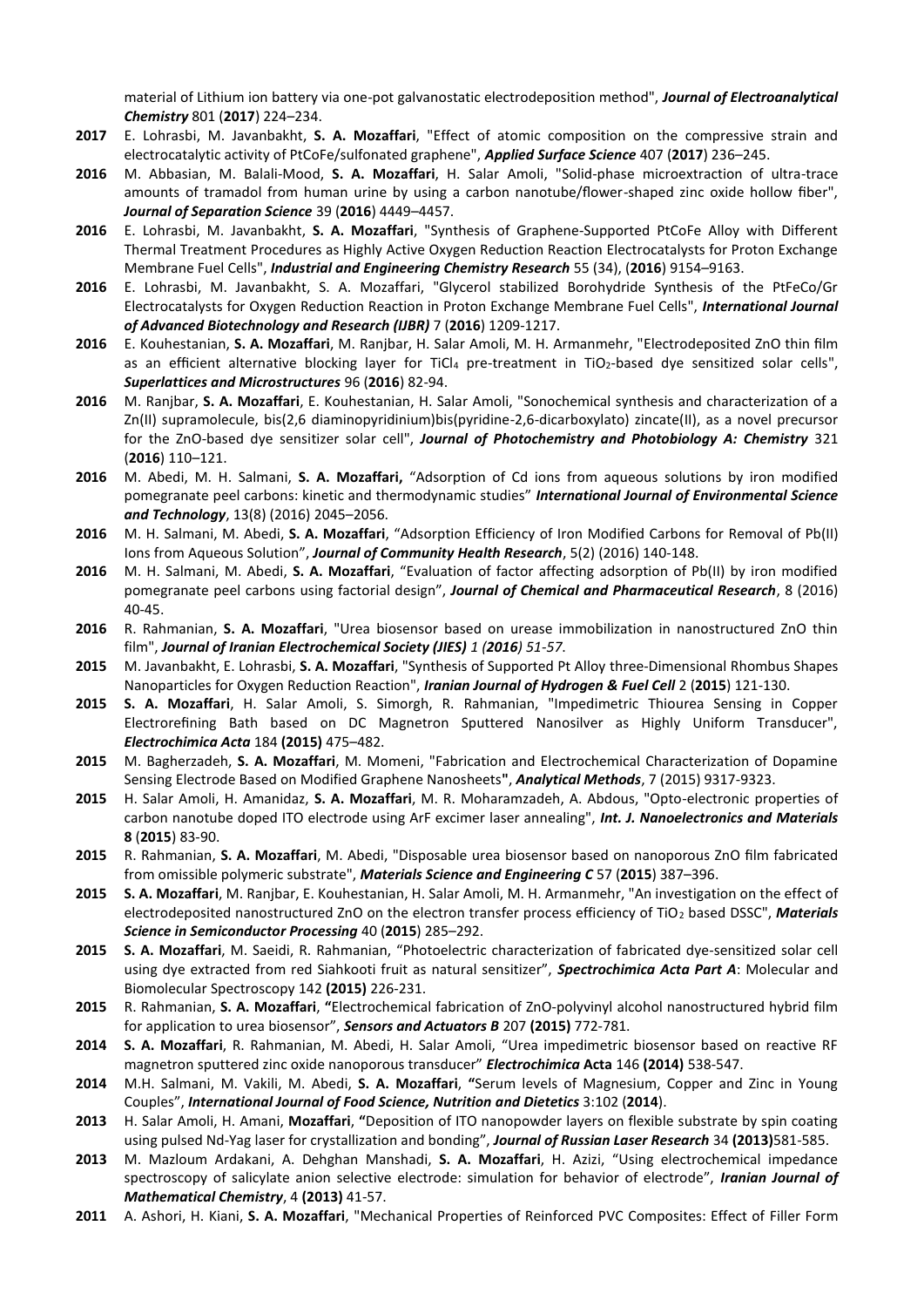and Content", *Applied Polymer Science* 120 **(2011)** 1788-1793.

- **2011** H. Kiani, A. Ashori, **S.A. Mozaffari,** "Water Resistance and Thermal Stability of Hybrid Lignocellulosic Filler-PVC Composites", *Polymer Bulletin* 66 (6) **(2011)** 797-802.
- **2010 S. A. Mozaffari**, T. Chang, and Su-Moon Park, "Self-Assembled Monolayer as a Selective Pre-concentrating Medium for Serotonin Sensing", *Biosensors and Bioelectronics*, 26 **(2010) 74-79** (IF=5.429).
- **2009 S. A. Mozaffari**, T. Chang, and Su-Moon Park, "Diffusional Electrochemistry of Cytochrome c on Mixed Captopril/3-Mercapto-1-propanol Self-Assembled Monolayer Modified Gold Electrodes", *Journal of Physical Chemistry C*, 113 **(2009)** 12434-12442 (IF=4.224).
- **2009** R. Shabani, **S. A. Mozaffari**, S. Waqif Husain, Mohammad Saber Tehrani, " Selective Nanosensing of Copper (II) Ion using L-Lysine in-situ Functionalized Gold Cysteamine Self-Assembled Monolayer", *Iranian J. Sci. Tech.*, Vol. 33, No. A4 **(2009)** 335-347.
- **2006** R. K. Shervedani, **S. A. Mozaffari,** "Copper(II) Nanosensor based on a Gold Cysteamine Self-Assembled Monolayer Functionalized with Salicylaldehyde", *Analytical Chemistry,* 78 **(2006)** 4957-4963 (IF=5.635).
- **2006** R. K. Shervedani, M. Bagherzadeh, and **S. A. Mozaffari,** "Determination of Dopamine in the Presence of High Concentration of Ascorbic Acid by using Gold Cysteamine Self-Assembled Monolayers as a Nanosensor", *Sensors and Actuators B: Chemical,* 115 **(2006)** 614-621 (IF=2.331).
- **2006** R. K. Shervedani, **S. A. Mozaffari,** "Impedimetric Sensing of Uranyl Ion based on Phosphate Functionalized Cysteamine Self Assembled Monolayers", *Analytica Chimica Acta,* 562 **(2006)** 223-228 (IF=2.894).
- **2005** R. K. Shervedani, **S. A. Mozaffari,** "Preparation and Electrochemical Characterization of a New Nanosensor based on Self-Assembled Monolayer of Cysteamine Functionalized with Phosphate Groups", *Surface and Coatings Technology,* 198 **(2005)** 123-128 (IF=1.646)*.*

## **Journal Papers (in Persian):**

- **2015** M. Khalili, M. Abedi, H. Salar Amoli, **S. A. Mozaffari**, "Dye sensitized solar cells with chitosan and carboxy methyl cellulose gel electrolytes", *Journal of Energy Engineering Management* 5 (3) (**2015**) 30-35.
- **2015 S. A. Mozaffari**, M. Saeidi, R. Rahmanian, "*Fabrication and electrochemical evaluation of dye hibiscus tea sensitized solar cell with nanostructured titanium dioxide electrode", Journal of Applied Research in Chemistry* 2 (**2015**) 5-12.
- **2015** S. Simorgh, R. Rahmanian, **S. A. Mozaffari**, M. H. Armanmehr, Impedimetric determination of low concentration of thiourea in Cu2+ containing acidic media on nanostructured platinum electrode, *Journal of Applied Chemistry* 10(36) (**2015**) 53-66.
- **2015 S. A. Mozaffari**, M. Bahmaie, P. Mahdian, R. Rahmanian, **"***Preparation of platinum nanoparticles electrocatalyst layer as PEM fuel cell electrode by electrochemical method and its electrocatalyst activity evaluation in ORR", Journal of Applied Chemistry* 10 (34) (**2015**) 91-108.
- **2014** M. H. Salmani, M. Abedi, **S. A. Mozaffari**, M. H. Ehrampoush, "Nanotechnology and water pollutants removal**",** *Journal of Toloo-e-Behdasht* 12(4), (**2014**) 242-255.
- **2013** M. Saeidi, **S. A. Mozaffari**, S. Rahimnejad, R. Rahmanian, "Electrochemical evaluation of fabricated dye sensitized solar cell (DSSC) with nanostructured thin film electrodes and natural dye", *Journal of Applied Chemistry* 8(28), (**2013**) 79-90.

## **Conference Papers:**

**- More than 60 national and international conferences**

### **Invention (Patents):**

- **2020 US10865493B2**, S. Behboudi-Khiavi, M. Javanbakht, **S. A. Mozaffari**, M. Ghaemi, "*Synthesis of Lithium Manganese Dioxide Micro/Nanostructures*" 2020.
- **2019 US Patent 20190136400 A1**, S. Behboudi-Khiavi, M. Javanbakht, **S. A. Mozaffari**, M. Ghaemi, "*Synthesis of Lithium Manganese Dioxide Micro/Nanostructures*" 2019.
- **2016 S. A. Mozaffari**, S. Simorgh, R. Rahmanian, **"***Application of impedance spectroscopy for thiourea determination in metallic ions containing acidic electrolyte baths such as copper electrorefining bath by nanostructured indicator electrodes", Persian Patent No. 92633.*
- **2016** R. Rahmanian, **S. A. Mozaffari**, "*Capacitive urea biosensor based on nanostructured ZnO thin films for application in dialysis process", Persian Patent No. 93501.*
- **2016** T. Emadoddin, **S. A. Mozaffari**, "*impedimetric Dopamine sensor for zinc oxide / polyvinyl alcohol nanocomposite thin film by eliminating the effect of ascorbic acid interference*", *Persian Patent No. 92153.*
- **2016** S. Khazaei, **S. A. Mozaffari**, "*Design and preparation of impedimetric glucose biosensor using thin layer of zinc oxide nanoparticles*", *Persian Patent No. 91934.*
- **2015 S. A. Mozaffari**, S. Simorgh, R. Rahmanian, "*Impedance spectroscopy process for detection and*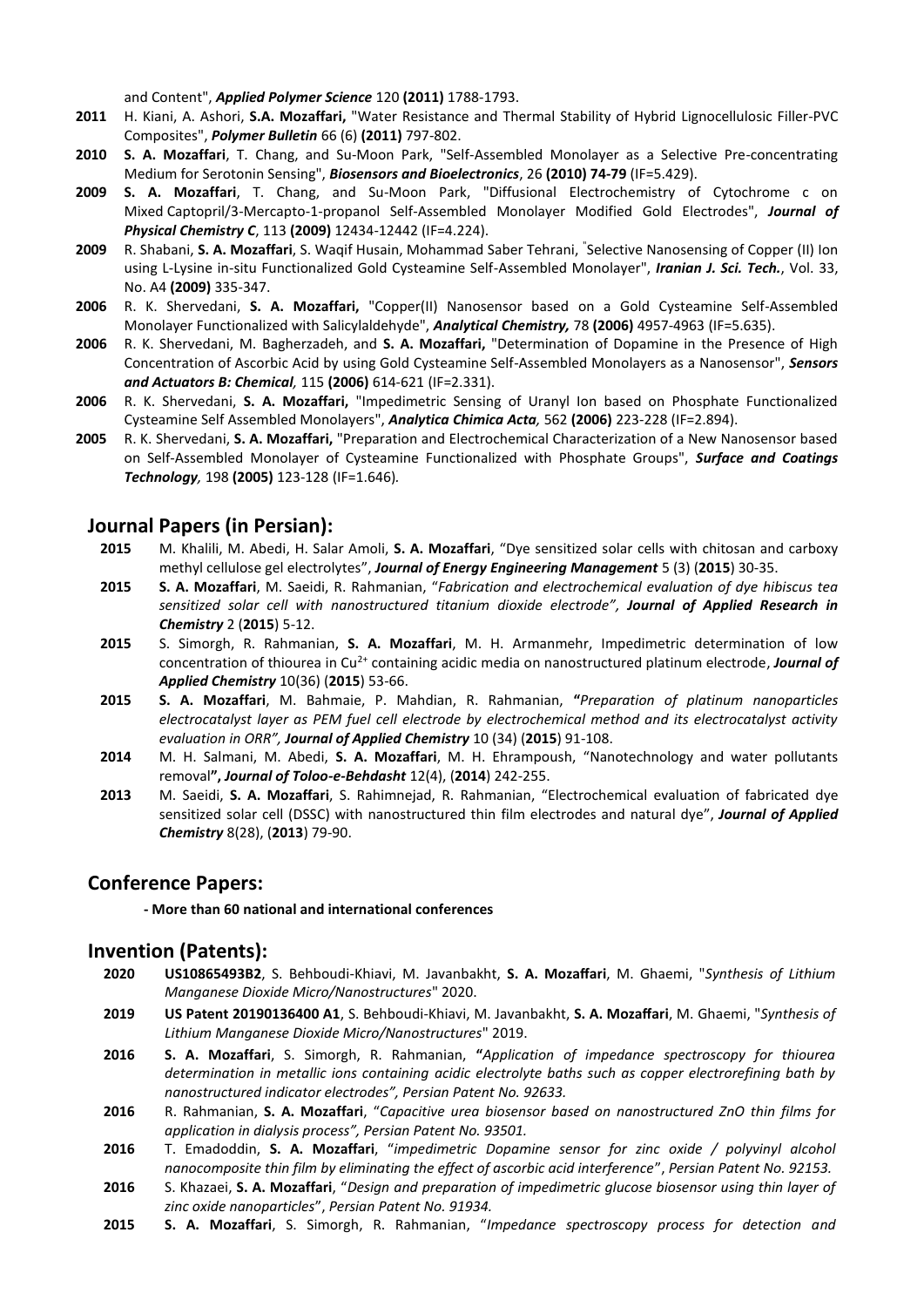*measurement of thiourea in acid electrolyte baths containing metal ions such as copper refining bath with nanostructured indicator electrodes*", *Persian Patent No. 90500.*

**2015 S. A. Mozaffari**, R. Rahmanian, *"Fabrication of novel impedimetric urea biosensor based on DC sputtered-ZnO/TiO2/FTO as nanocomposite transducer", Persian Patent No. 90187.*

#### **Major research and implementation of applied projects (1997-present):**

**2019- to be Continued** Fabrication of a Laboratory Scale Electrochemical Deionization System of Brackish Water Based on Capacitive Electrostatic Properties **2018-2019** Application of metal oxide semiconductor thin film in electrochemical detection of phenol **2016-2018** Investigation of Effective Factors on Crystallization of Chloroferric in Storage Tanks in Water Treatment Plants **2015-2016** Preparation of metal oxide-enriched nano-ITOs for conductive and transparent electrodes **2012-2014** Preparation of Platinum Catalyst Layer Electrodes using Electrochemical Deposition for PEM Fuel Cell **2010-2012** Preparation of ZnO Thin Films on Glass and Polymer Surfaces using RF-Magnetron Sputtering for Application in Solar Cell **2006-2007** Purification and Preparation of Pharmaceutical Sodium Bicarbonate **2000-2001** Preparation of Calcium Aluminate (C<sub>12</sub>A<sub>7</sub>) for using in the Ladle Furnace during the Secondary Metallurgy of Steel; Characterization by XRF, XRD, FTIR and the other Physical Tests. 2000-2001, Project employer: Mobarakeh- Steel factory **2000-2001** Extraction of Chitin and Chitosan from the Crab, Shrimp, and Other Crustaceans Shells for using in Control Release Drugs; Characterization by UV, FTIR, and the Other Tests **1999-2000** Recrystallization and Purification of Calcium Chloride for Producing of BP and USP Grade **1998-1999** Diatomaceous Earth Production from Azarshahr Mine in Bench Scale, Characterization by XRF, XRD, SEM and the Other Physical Tests. 1998-2000, Project employer: Behnoush factory **1997-1998** Preparation of Tin Powder by Electroless Method

## **Research Group Alumni:**

#### **Ph.D. Students:**

Rostam Shabani (as main supervisor) Reza Rahmanian (as main supervisor) Elham Kouhestanian (as main supervisor) Mohammad Hsasan Salmani (as 2nd supervisor) Malihe Khalili (as adviser) Elahe Lohrasbi (as 2nd supervisor) Maryam Abbasian (as adviser) Kobra Ghayedi Karimi (as 2nd supervisor) Sepideh Behboudi-Khiavi (as 2nd supervisor) Mahshid Ershadi (as 2<sup>nd</sup> supervisor) Padideh Naderi Asrami (as adviser) Mohammad Reza Moharamzadeh (as adviser) Marzieh Alizadeh (as 2nd supervisor)

#### **M.Sc. Students:**

Hossein Amanidaz Mahsa Saeidi Parastoo Mahdian Saeid Simorgh Mehri Momeni Fatemeh Ashrafi Sahere Khazaei Motahhare Emadoddin

#### **Research Group Members:**

Maryam Hosseinzadeh (Research Assistant) Fatemeh Ebrahimi (Ph.D. Student) Zahra Norouzi (Ph.D. Student) Hamid Dehghan Manshadi (Ph.D. Student)

### **Courses Taught at Universities:**

General Chemistry I & II, Analytical Chemistry I & II (Undergraduate Courses). Chemistry in nanobiotechnology (PhD Course). Nanomaterials: Introduction, Synthesis, Characterization and Applications (PhD Course).